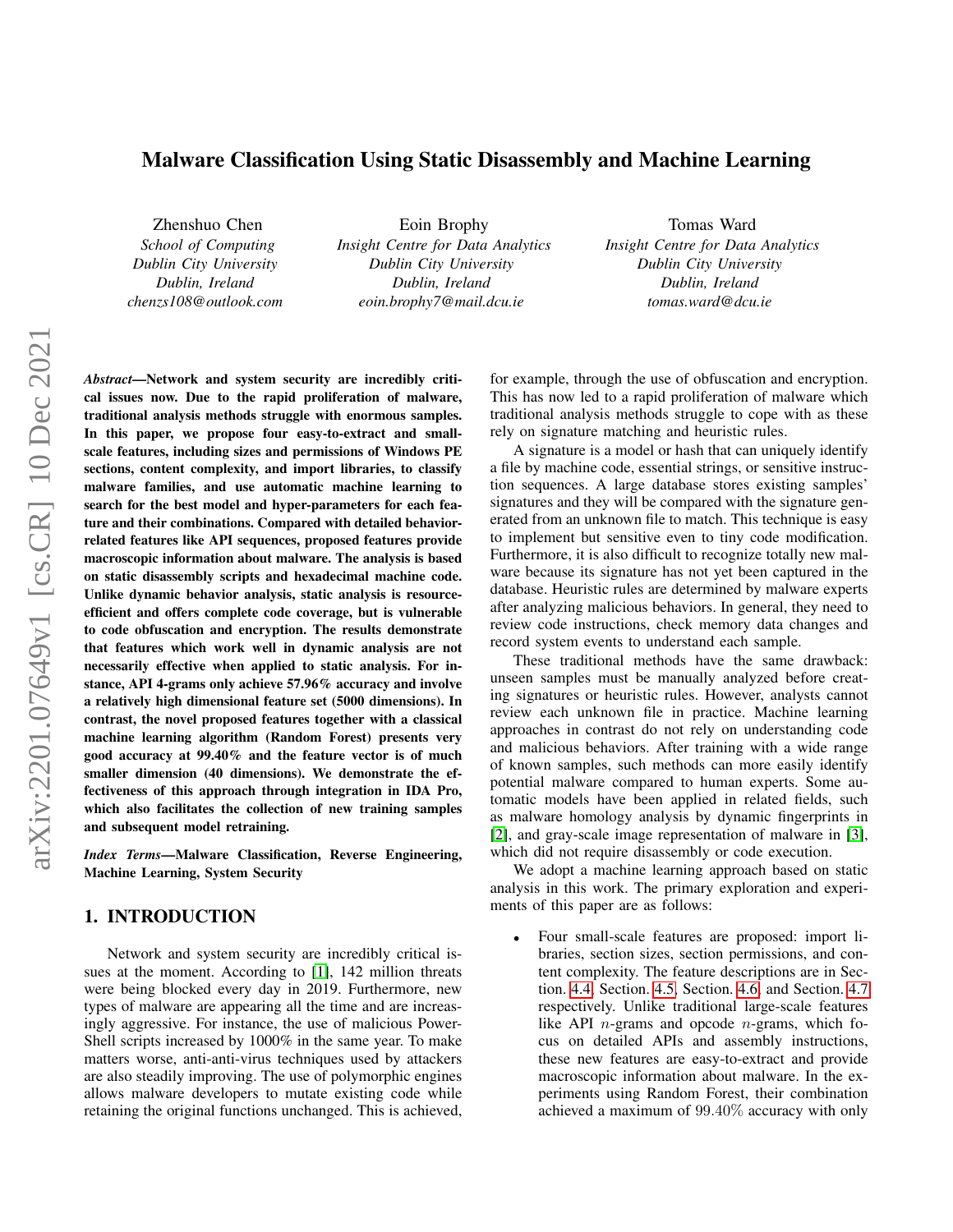40 dimensions.

- The API  $n$ -gram, an efficient dynamic behavior feature usually generated by system event logging, is applied to static analysis. The result demonstrates that actual API sequences are hard to extract from disassembly scripts. Inaccurate  $n$ -grams have a substantial negative impact on classification. In the specific studies done here, the highest accuracy based on such features is only 57.96% with Random Forest and a 5000-dimensional feature vector.
- A method of using the classifier in practice is proposed. With the help of IDA Pro [\[4\]](#page-8-3), the most popular reverse analysis tool, new training data can be generated from the latest known malware. It also provides a Python development kit and using this the classifier proposed here is implemented as an IDA Pro plug-in. This allows an analyst using IDA Pro to process a malware sample and perform classification immediately within their workflow.

# 2. BACKGROUND

### 2.1. Machine Code and Assembly Languages

CPUs can only process machine code, which of course consists of binary numbers. However, it is incredibly challenging to program directly with machine code so assembly languages are used instead. They use a mnemonic to represent each low-level machine code or instruction. There is a strong correspondence between assembly instructions and an architecture's machine code. Every assembly language is designed for exactly one specific computer architecture, such as ARM and Intel x86. The conversion from assembly languages to executable machine code is performed by assemblers, available since the 1950s.

Compared with assembly languages, C and C++ are higher-level programming languages. The source code of C/C++ is translated into assembly languages firstly by compilers, then converted into machine code by assemblers as shown in Fig. [1.](#page-1-0)

For malware analysts, there is no high-level source code available for review but only executable files, like *.exe* and *.dll* on Windows systems. Because of the correspondence between assembly languages and machine code, executable files can be translated into assembly instructions as in Fig. [1.](#page-1-0) This process is called disassembly.

### 2.2. Code Obfuscation and Encryption

Since executable files can be analyzed by disassembly, new techniques called anti-reverse-engineering have been invented to obstruct the process. Not only malware authors, but also software companies use them to protect commercial software from being cracked or pirated. Code obfuscation and encryption are two commonly used methods.

Code obfuscation uses needlessly roundabout expressions and data to make source or machine code challenging



<span id="page-1-0"></span>Figure 1. Compilation, assembly and disassembly

for humans to understand. A simple way is to insert data bytes into code. Listing. [1](#page-1-1) provides an example. Because of the jmp next instruction, the byte definition db 10 will not be executed as if it does not exist. But disassemblers may treat this byte as code which makes the following in-struction incorrect as Listing. [2.](#page-1-2) db  $10$  and mov eax, 0 are wrongly translated as or bh, byte ptr [eax].

<span id="page-1-1"></span>

<span id="page-1-2"></span>Listing 2. Incorrect linear sweep disassembly for Listing. [1](#page-1-1) jmp next or bh, byte ptr [eax]

Another way of performing code obfuscation is to use roundabout expressions. For example, a logical operation aˆc can be inflated to aˆbˆcˆb. Attackers can also use jump instructions to make the real execution flow different from the disassembly script, as in Fig. [2.](#page-1-3)

| 00401439 | $\land$ EB E4  | imp main.40141F                |
|----------|----------------|--------------------------------|
| 0040143B | <b>8BF7</b>    | mov esi,edi                    |
| 0040143D | $\land$ EB CA  | jmp main.401409                |
| 0040143F | 33CO           | xor eax eax                    |
| 00401441 | $\land$ EB EC  | $imp$ main. $40142F$           |
| 00401443 | 66:2B03        | sub ax word ptr ds: [ebx]      |
| 00401446 | $\land$ EB D5  | imp main.40141D                |
| 00401448 | 8D1D 00304000  | lea ebx dword ptr ds: [403000] |
| 0040144E | $\times$ EB 00 | jmp main.401450                |
| 00401450 | $\land$ EB F1  | imp main.401443                |
|          |                |                                |

<span id="page-1-3"></span>Figure 2. Execution flow is disrupted by jump instructions

Unlike obfuscation, code encryption packs and encrypts executable files on the disk. They will decrypt themselves during execution. It means they are nearly impossible to analyze just by static disassembly relying instead on execution and reviewing of system logs. As shown in Fig. [3,](#page-2-0) IDA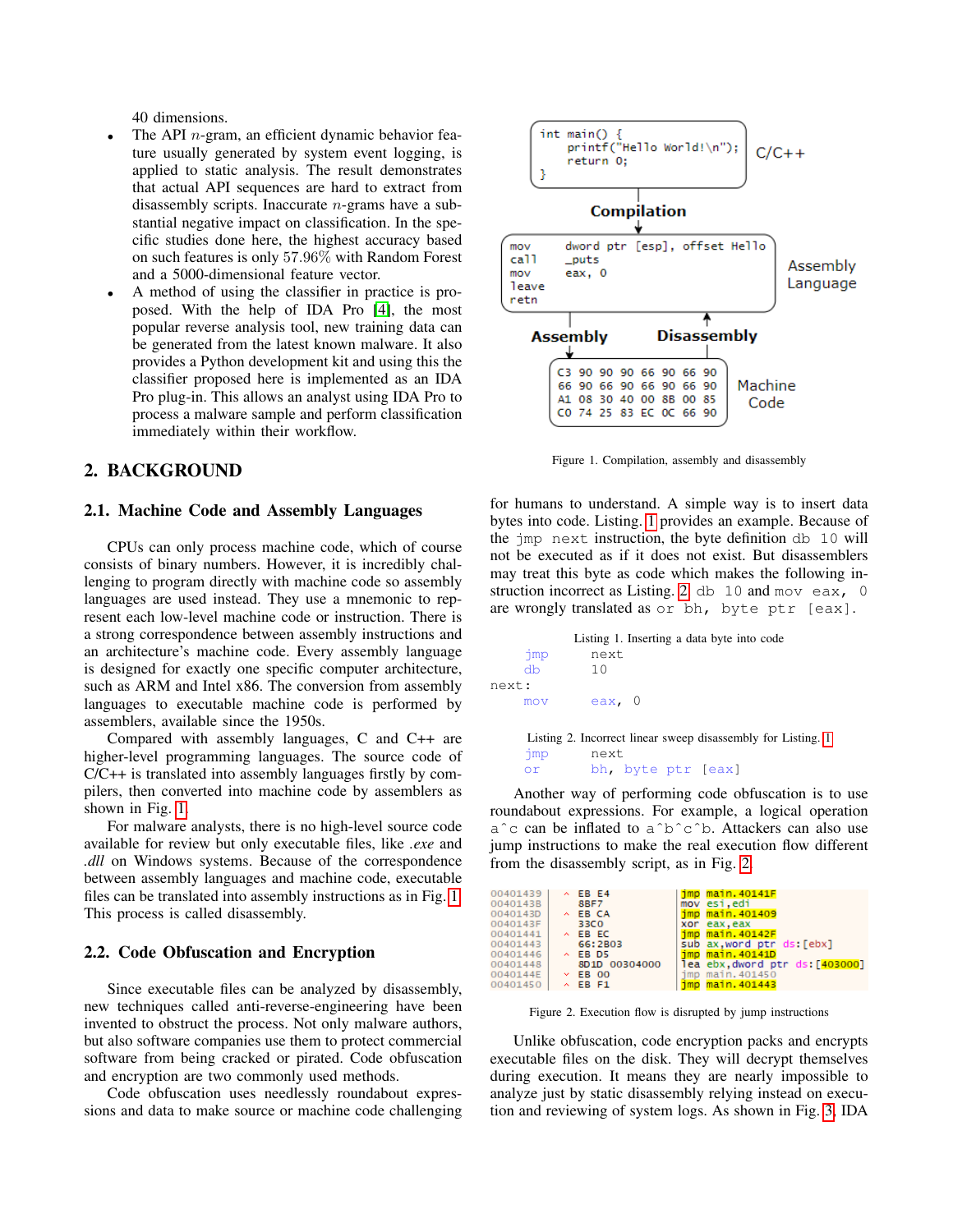Pro failed to disassemble encrypted instructions and only displays hexadecimal machine code.

dd 0AE2C543Fh, 2F10C7A2h, 8059DFA5h, 1108E115h, 0CE3D9038h dd 2007DFBBh, 77DA9179h, 904F0AD2h, 0DBD3E36Dh, 0D0BCF948h dd 0DB7695C0h, 0B9B72C77h, 849CAA3Ah, 5AC7847Dh, 0BAA2BFBFh dd 9D6EE0FAh, 0E275F58Ch, 0E172C2F0h, 0D3BCB558h, 27A93062h dd 319BB966h, 320907F5h, 0C42A8F80h, 6A86F551h, 37EC06DAh dd 4EB946Bh, 162FBB98h, 73A6A2DEh, 0CFE5D957h, 6DC5B790h

<span id="page-2-0"></span>Figure 3. IDA Pro failed to disassemble encrypted instructions

### 2.3. The Portable Executable format

The *Portable Executable (PE)* format is a file format for executable files on Windows systems [\[5\]](#page-8-4), consisting of several headers and sections as in Fig. [4.](#page-2-1) Headers can be regarded as metadata, located at the beginning of an executable file. They encapsulate system-related information, such as API export and import tables, resources (icons, images and audio, etc.), and the distribution of data and code. This information is critical for malware analysis. Data and executable code are stored in different sections behind headers, depending on their functions.



<span id="page-2-1"></span>Figure 4. Windows PE format

Analyzing the PE format does not need disassembly tools and attackers cannot completely erase these data. So even if the malware is encrypted, most structures are still available but may not be very accurate.

#### 2.4. Traditional Malware Analysis

Traditional methods include static disassembly analysis and dynamic behavior analysis. As mentioned earlier, they heavily rely on experts.

Static analysis must disassemble machine code firstly via professional tools like IDA Pro [\[4\]](#page-8-3). Analysts explore control flows and instructions to understand malicious behaviors. In theory, it provides complete code coverage, but is time-consuming and vulnerable to code obfuscation or encryption.

In contrast, dynamic analysis can effectively address code obfuscation. Because it only focuses on system events and does not care about detailed instructions. Moreover, it is not susceptible to encryption since encrypted files must decrypt themselves before execution. However, dynamic analysis is costly and requires virtual environments to run the malware. In addition, some malicious behaviors will not be recorded because the environment does not meet the execution conditions. Malware can also detect virtual environments and hide itself.

## 3. RELATED WORK

In this section, we primarily discuss malware analysis combined with machine learning and hand-designed static features. Since their processes can be explained in terms of these underlying, interpretable features, analysts can undertake deeper exploration according to the model output. We also examine the small number of deep learning models which have been applied to the problem. These utilize image and byte representations to achieve their goals.

In [\[2\]](#page-8-1), [Zheng et al.](#page-8-1) used strings, registry changes and API sequences to distinguish whether a new sample was a variant of a known sample. They converted two samples into two vectors then calculated their similarity. One shortcoming of this method was that accurate registry changes and API sequences must be recorded at execution, which requires costly virtual machines. And due to the lack of enforcement conditions, not all malicious behaviors can be recorded. In [\[6\]](#page-8-5), [Fuyong and Tie-zhu](#page-8-5) extracted 3-grams of byte codes and trained a binary classifier. They selected the maximum highinformation-gain grams as features, using One-hot vectors to represent samples. The similarity comparison relied on the average vectors of the malicious and benign. When getting a new sample, they calculated its distances to two average vectors and found the nearest one. For these two methods, a serious issue is that malware can hide signatures or fingerprints through polymorphic engines and packers with the purpose of being harder for anti-virus software to detect. In [\[7\]](#page-8-6), [Nahid et al.](#page-8-6) proposed a binary classification system for packed samples. They unpacked files and extracted PE Headers, then used the forward selection method to pick seven features. Unlike the first two, their model did not completely rely on detailed assembly instructions and system behaviors, but introduced macroscopic information, such as the number of executable sections and the debug information flag. However, it was unsuitable for files that could not be unpacked.

In the face of these problems which are difficult to solve by fingerprinting, [Nataraj et al.](#page-8-2) proposed an innovative method in [\[3\]](#page-8-2). They converted a malware sample's byte content into a gray-scale image. The images belonging to the same family appear similar in layout and texture. They used K-Nearest Neighbors algorithm with Euclidean Distance to determine whether the samples were derived from the same origin. Neither disassembly nor code execution was required, and simple transformations of fingerprints by polymorphic engines usually do not affect the general layout and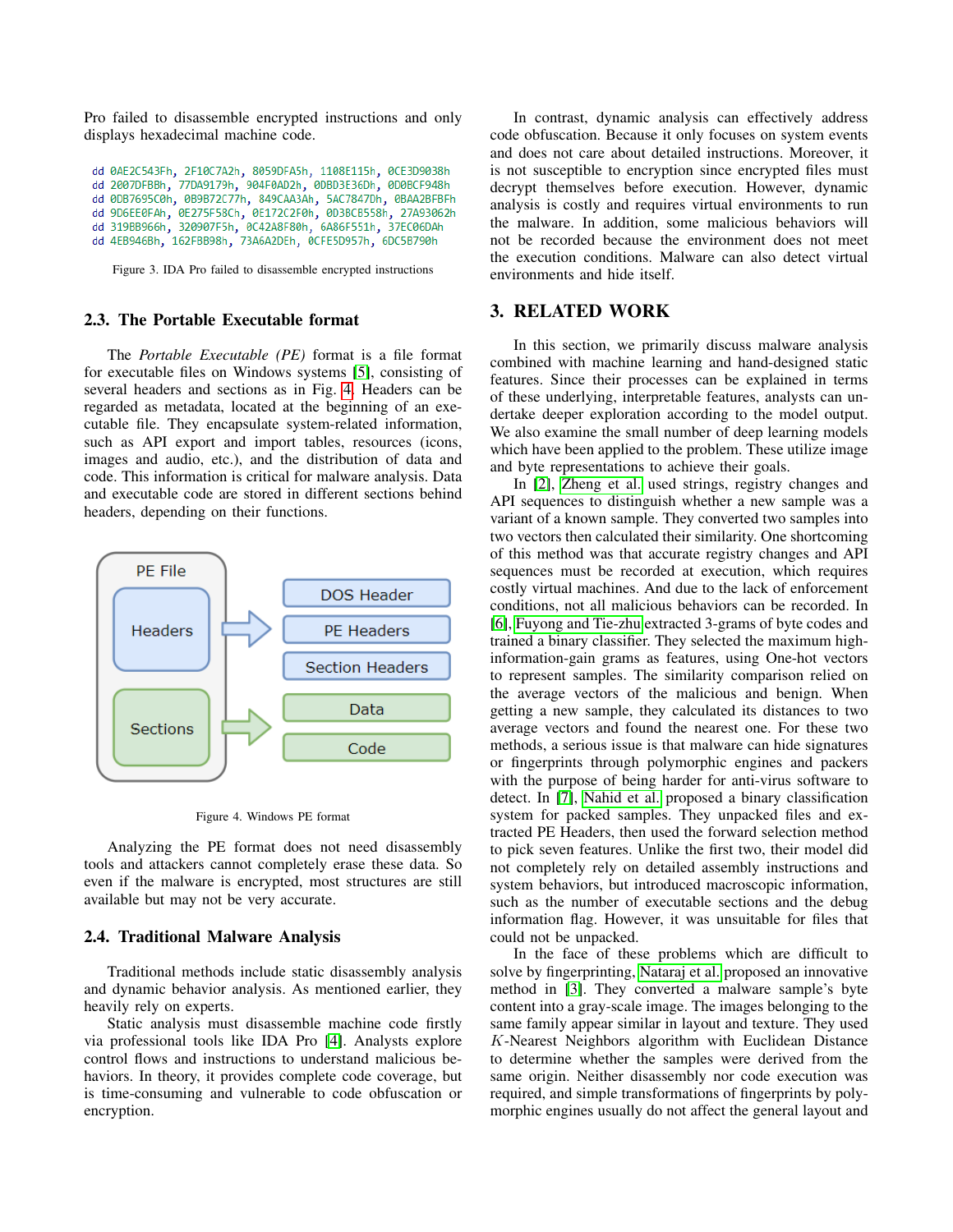texture of the image. As a limitation, image representation has a problem that two malware images can be similar even if they belong to different families, because the same visual resources are used among these samples, like icons and user interface components. It is difficult to remove them before analysis because they are not in the same position. And in [\[8\]](#page-8-7), [Gibert et al.](#page-8-7) thought image representation might produce non-existing spatial correlations between pixels in different rows.

In recent years, some deep learning models have also been applied in the field of malware classification. In [\[9\]](#page-8-8), [Kalash et al.](#page-8-8) combined Convolutional Neural Networks with gray-scale image representation. Their model architecture was based on VGG-16 [\[10\]](#page-8-9) and achieved 99.97% accuracy, which is the best result we have found to date. In [\[11\]](#page-8-10), [Raff et al.](#page-8-10) built a Convolutional Neural Network and used all bytes of a sample as raw data. But instead of training the network on raw bytes, they inserted an embedding layer to map each byte to a fixed-length feature vector. It could reduce incorrect correlations between two bytes. In other words, the certain bytes are closer to each other than other values, which is incorrect in terms of the assembly instruction context. And using Convolutional Neural Networks with a global max-pooling could increase the robustness when facing minor alterations in bytes. In contrast, traditional byte n-gram methods are dependent on exact matches. For deep learning models with byte-based representation, [Gibert et al.](#page-8-7) thought the main advantage of such an approach is that it can be applied to samples from different systems and hardware, because they are not affected by file formats [\[8\]](#page-8-7). However, the size of byte sequences is too large and the meaning of each byte is context-dependent. Byte-based representation does not contain this information. Another challenge is that adjacent bytes are not always correlated because of jumps and function calls.

Apart from these models, [Gibert et al.](#page-8-7) mentioned several challenges in the face of malware analysis [\[8\]](#page-8-7). One of them is *Concept Drift*. In many other machine learning applications like digit classification, the mapping learned from historical data will be valid for new data in the future, and the relationship between input and output does not change over time. But for malware, due to function updates, code obfuscation and bug fixes, the similarity between previous and future versions will degrade slowly over time, decaying the detection accuracy. Furthermore, the interpretation of models and features should also be considered. When an incorrect classification happens, analysts need to understand why and know how to fix it. This is challenging without clear interpretability and explainability. Even in the absence of miss-classifications, analysts prefer to understand how a classification has been arrived at. This is the main reason why we did not choose a deep learning model.

# 4. FEATURE EXTRACTION

In practice, malware is in the form of executable files. But considering the limitations of dynamic analysis, we chose a static textual dataset from the 2015 Microsoft Malware Classification Challenge [\[12\]](#page-8-11). It contains 10868 malware samples representing a mix of nine families, described in Table. [1.](#page-3-0) Each sample has two files of different forms: machine code and disassembly script generated by IDA Pro, as shown in Listing. [3](#page-3-1) and Listing. [4](#page-3-2) respectively.

<span id="page-3-0"></span>TABLE 1. MALWARE FAMILIES IN THE DATASET

| ID | Name           | # Samples | Type               |
|----|----------------|-----------|--------------------|
|    | Ramnit         | 1541      | Worm               |
| 2  | Lollipop       | 2478      | Adware             |
| 3  | Kelihos_ver3   | 2942      | <b>Backdoor</b>    |
| 4  | Vundo          | 475       | Trojan             |
| 5  | Simda          | 42        | <b>Backdoor</b>    |
| 6  | Tracur         | 751       | Trojan Downloader  |
|    | Kelihos_ver1   | 398       | <b>Backdoor</b>    |
| 8  | Obfuscator.ACY | 1228      | Obfuscated malware |
| 9  | Gatak          | 1013      | Backdoor           |

#### Listing 3. A sample's machine code snippet

<span id="page-3-1"></span>10001100 C4 01 74 AC D9 EE D9 C0 DD EA DF E0 F6 C4 44 7A 10001110 0A DD D9 DD 17 DD 1E 8B E5 5D C3 DD D8 E8 74 26 10001120 00 00 DC 0D 78 65 00 10 DC 34 24 E8 60 26 00 00 10001130 DD 44 24 08 D8 C9 DD 1F DC 4C 24 10 DD 1E 8B E5

|  | Listing 4. A sample's disassembly snippet |  |
|--|-------------------------------------------|--|
|  |                                           |  |

<span id="page-3-2"></span>

| .text:10001106 D9 C0    |  | fid            | st.                |
|-------------------------|--|----------------|--------------------|
| .text:10001108 DD EA    |  | fucomp $st(2)$ |                    |
| .text:1000110A DF E0    |  | fnstsw ax      |                    |
| text:1000110C F6 C4 44. |  | test           | ah. 44h            |
| .text:1000110F 7A 0A    |  | ήp.            | short loc 1000111B |

Without executable files, dynamic analysis cannot be conducted. All features can only be extracted from textual content. The features described in Section. [4.4,](#page-4-0) Section. [4.5,](#page-4-1) Section. [4.6](#page-4-2) and Section. [4.7](#page-5-0) are proposed by us. API  $n$ grams in Section. [4.2](#page-3-3) is an effective feature in dynamic behavior analysis. We tested it to check if it is also applicable for static analysis.

#### 4.1. File Size

The file size is the simplest feature, containing the sizes of disassembly and machine code files, and their ratios. File sizes vary according to the functional complexity and code obfuscation of different malware families. The distribution is shown in Fig. [5.](#page-4-3) Size ratios may represent code encryption. If a sample is encrypted, disassembly process may fail and the ratio of its machine code size to the disassembly size will be different from the other samples.

#### <span id="page-3-3"></span>4.2. API 4-gram

The API sequence is almost the most commonly used feature in dynamic analysis. It directly uses malicious or suspicious API sequences to classify malware. Each malware family has distinct functions. For instance, Lollipop is Adware showing advertisements as users browse websites. Ramnit can disable the system firewall and steal sensitive information. These functions rely on different APIs.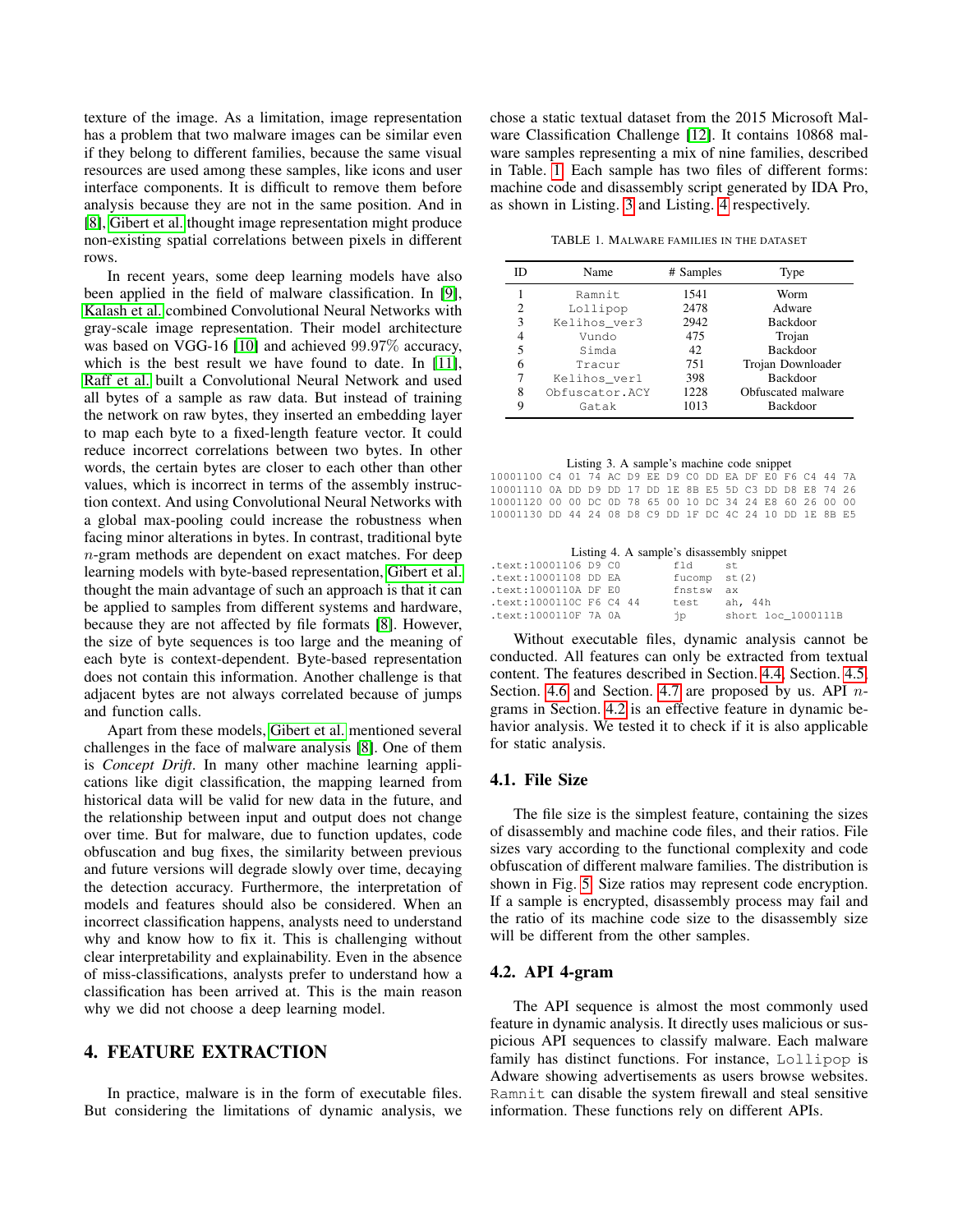

<span id="page-4-3"></span>Figure 5. The distribution of file sizes

API sequences should be extracted by dynamic execution since it can reduce the negative impact of code encryption. However, if dynamic analysis is not possible, we can only use regular expressions to match call and jmp instructions whose target is an import API from static disassembly scripts. It has a huge negative impact on accuracy and we will discuss this in detail in a later section. Finally, 402972 API 4-grams were extracted and only the 5000 most frequent items were retained.

#### 4.3. Opcode 4-gram

The opcode sequence is also commonly used. It focuses on assembly instructions. Opcodes are defined by CPU architectures, not by systems as in the case of APIs. So they are compatible with different systems built on the same architecture. For example, the opcode sequence of Listing. [1](#page-1-1) is jmp, db, mov, add. The other parts of each instruction are ignored. 1408515 opcode 4-grams were extracted and only the 5000 most frequent items were retained.

#### <span id="page-4-0"></span>4.4. Import Library

As mentioned in Section. [4.2,](#page-3-3) each malware family has distinct functions. They must import system or third-party libraries to achieve. So a typical machine learning feature is the number of APIs per imported library used by malware. But API numbers would be inaccurate if malware calls an API with dynamic methods such as by GetProcAddress.

We proposed a simpler variant, directly using One-Hot Encoding to indicate whether a library is imported by malware. There are 570 different import libraries in the dataset. The 300 with the highest number of occurrences among them were retained. Fig. [6](#page-4-4) demonstrates how this feature distinguishes Obfuscator.ACY from others using a cryptographic library Crypt32. With the list of import libraries, we can make assumptions about a sample's purpose. These assumptions may be inaccurate, but can provide references for further in-depth analysis.



<span id="page-4-4"></span>Figure 6. A Decision Tree for Obfuscator.ACY

#### <span id="page-4-1"></span>4.5. PE Section Size

PE files consist of several sections. Each section stores different types of bytes. The number of sections, their uses and attributes are defined by software development tools and programmers based on functionality.

This feature focuses on section sizes. Each section has two types of sizes: a virtual size and a raw size. They are VirtualSize and SizeOfRawData fields of structure IMAGE\_SECTION\_HEADER in PE Headers, respectively. The raw size is exactly the size of a section on the disk, and the virtual size is the size of a section when it has been loaded into memory. For instance, a section may store only uninitialized data whose values are only available after startup. There is no need to allocate space for it on the disk, so the raw size is zero, but the virtual size is not. The ratio of the two types of sizes is also included in the feature. The dataset contains 282 sections with different names. Each section has three attributes, so the full feature has 846 dimensions. After feature selection using Random Forest based on Gini Impurity, only the 25 most essential dimensions were retained. Most of them are standard sections defined by software development tools as in Table. [2.](#page-4-5)

TABLE 2. THE MOST IMPORTANT SECTIONS

<span id="page-4-5"></span>

| <b>Stored Data</b>             |
|--------------------------------|
| Executable code                |
| Normal data                    |
| Import libraries and functions |
| Read-only data                 |
| <b>Block Starting Symbols</b>  |
| Thread Local Storage           |
|                                |

### <span id="page-4-2"></span>4.6. PE Section Permission

PE sections have access permissions, which are combinations of readable, writable and executable. We calculated the total size of readable data, writable data and executable code separately for each sample. Like the previous, each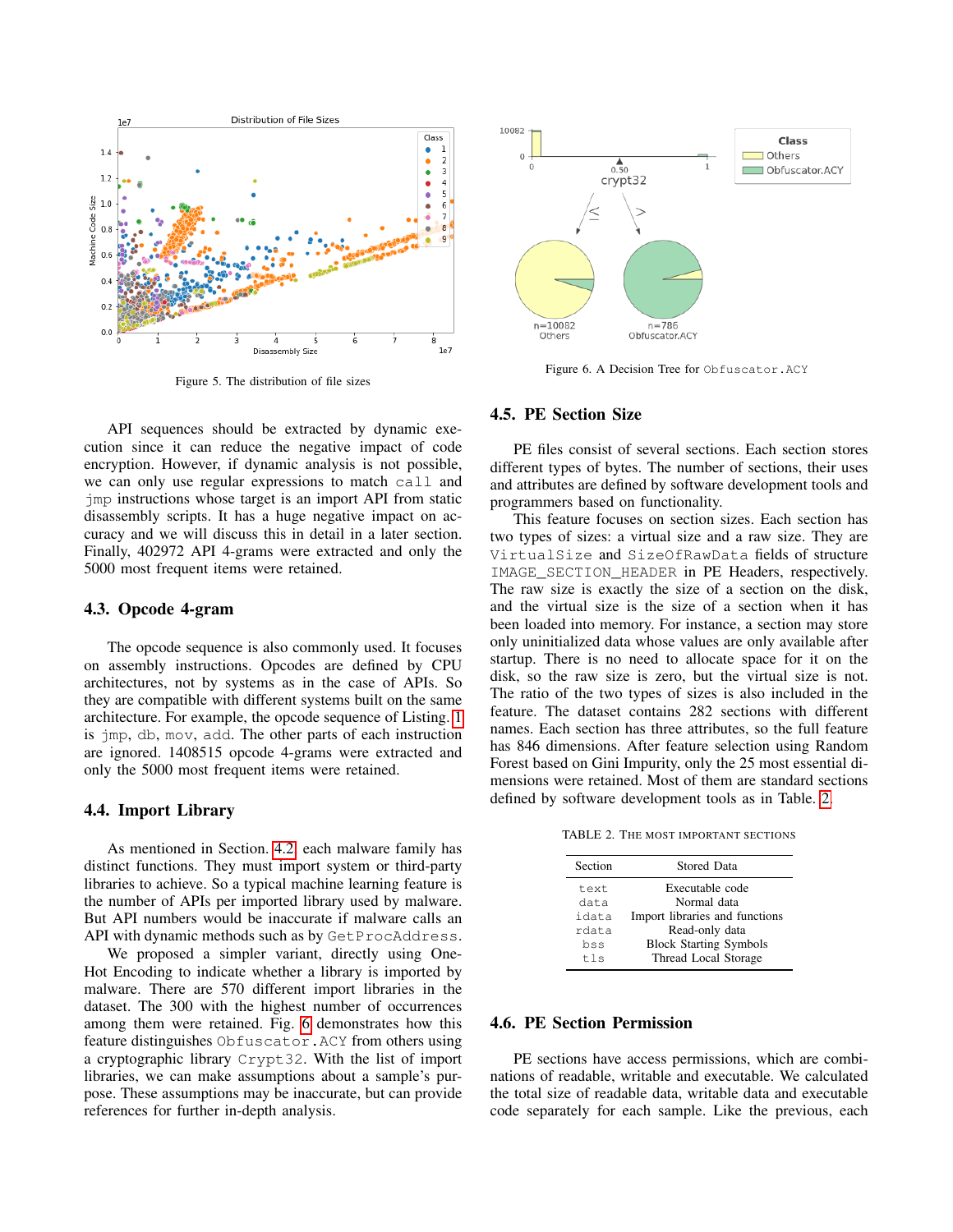permission also has three attributes: a virtual size, a raw size and a ratio of the two sizes. For example, Fig. [7](#page-5-1) shows the distribution of writable virtual sizes. Backdoor samples generally have a larger writable space, especially class 5 and class 7. This feature can be regarded as a summary of PE section sizes and provides a more macroscopic view with only nine fixed dimensions.



<span id="page-5-1"></span>Figure 7. The distribution of writable virtual sizes

Additionally, we think these two PE section features (sizes and permissions) have compatibility with Linux systems. Linux uses the *Executable and Linkable Format*  $(ELF)^1$  $(ELF)^1$  for executable files. It has similar section structures to the PE format.

### <span id="page-5-0"></span>4.7. Content Complexity

Content complexity is a new feature type for malware classification. What we propose here has six fixed dimensions: the original sizes, compressed sizes and compression ratios of disassembly and machine code files. We used Python's zlib library to compress samples and recorded size changes. This approximates function complexity, code encryption and obfuscation. Listing. [5](#page-5-3) is from the sample with the largest disassembly compression ratio of 12.8. It might be obfuscated with repetitive, roundabout instructions. In contrast, Listing. [6](#page-5-4) has the smallest disassembly compression ratio of 2.3. The disassembly process failed and IDA Pro can only output its original machine code. This is because the sample is encrypted and packed by  $UPX<sup>2</sup>$  $UPX<sup>2</sup>$  $UPX<sup>2</sup>$ , a famous open-source packer for executable files. It is difficult to compress the encrypted content again, which causes a low compression ratio. In addition to this, the use of complex, rare instructions can also lead to low compression ratios.

<span id="page-5-3"></span>Listing 5. Disassembly snippet with the largest compression ratio

| mov | eax, esi |  |
|-----|----------|--|
| ror | eax, 8   |  |
| mov | ecx, esi |  |

<span id="page-5-2"></span>1. [https://en.wikipedia.org/wiki/Executable](https://en.wikipedia.org/wiki/Executable_and_Linkable_Format) and Linkable Format

<span id="page-5-5"></span>2.<https://upx.github.io>

| ror | ecx, 5   |  |
|-----|----------|--|
| mov | edi, edx |  |

<span id="page-5-4"></span>Listing 6. Disassembly snippet with the smallest compression ratio

|  | dd 66E5C7CBh, OBABBBB02h, 8525F0EEh  |  |
|--|--------------------------------------|--|
|  | dd 8ED64AF8h, 0F93780DFh, 80B1924Ah  |  |
|  | dd 3C99EBD7h, 0AF12FC33h, 837520D0h  |  |
|  | dd 6953D3A9h, 0C7012601h, 0D76CAC3Ah |  |

In theory, this feature can be used directly in the malware classification of any other CPU architecture and system. It has better compatibility than others because it does not rely on any platform-related characteristics and structures. But in practice, CPUs have different instruction sets. For instance, Intel x86 is based on Complex Instruction Set Computing, while ARM is based on Reduced Instruction Set Computing. It may affect classification accuracy.

### 5. EXPERIMENTS

For each feature and its combination, we used automatic machine learning library auto-sklearn to search for the best parameters, relying on Bayesian optimization, metalearning and ensemble construction [\[13\]](#page-8-12). 80% of the dataset was used as a training set and auto-sklearn evaluated models on it using 5-fold cross-validation. The models include K-Nearest Neighbors, Support Vector Machine and Random Forest. All experiments were conducted on 64-bit Ubuntu, Intel(R) Core(TM) i7-6700 CPU (3.40GHz) with 12GB RAM. Each model's parameter search process lasted up to one hour. After auto-sklearn had determined a model's optimal parameters, we used the remaining 20% as a test set to calculate classification accuracy. The results are shown in Table. [3,](#page-6-0) sorted in increasing order of accuracy. Random Forest provided the best performance in all experiments. For the "Dimension" column of some features, the numbers before and after the arrow indicate the size of the feature before and after the feature selection respectively.

Among individual features, opcode 4-grams provided the highest accuracy of 99.08%, meaning static disassembly does not invoke many negative impacts on opcode 4-grams. They are effective both in dynamic and static analysis, but their extraction requires much time and computational resources. The original dimension of opcode 4-grams before feature selection is the largest (1408515). Content complexity, PE section sizes and PE section permissions achieved 98.11%, 97.75% and 97.01% accuracy respectively, which are satisfactory considering they are low dimensional representations. Import libraries did not perform very well, but the prediction paths generated by a Decision Tree can provide functionality comparisons between malware families, like Fig. [6.](#page-4-4) Other features except API sequences cannot do this. At the beginning, we expected that the API sequence would be an effective feature in static analysis, as it does in dynamic analysis. Unexpectedly, the API 4-gram is the worst. Its accuracy is only 57.96% and involves a 5000 dimensional feature vector representation. Our result shows that incorrect sequences extracted from static disassembly scripts have a very negative effect on feature validity.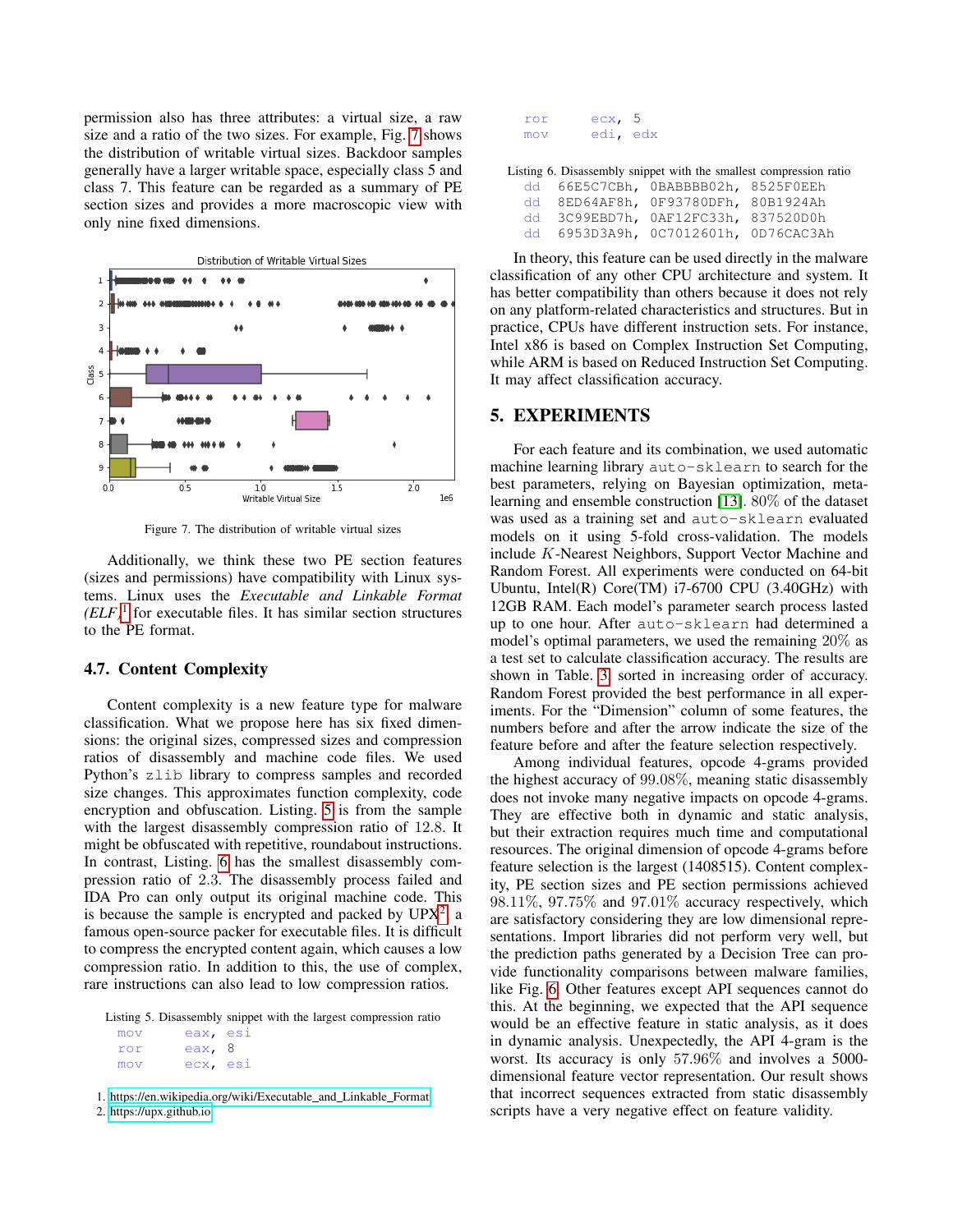<span id="page-6-0"></span>

|  |  |  | TABLE 3. THE FEATURE ACCURACY |
|--|--|--|-------------------------------|
|--|--|--|-------------------------------|

| Feature(s)                                                           | Dimension                   | <b>Best Accuracy</b> |
|----------------------------------------------------------------------|-----------------------------|----------------------|
| All Features                                                         | $1812921 \rightarrow 10343$ | 0.9948               |
| Section Size, Section Permission, Content Complexity                 | $861 \rightarrow 40$        | 0.9940               |
| Section Size, Section Permission, Content Complexity, Import Library | $1431 \rightarrow 340$      | 0.9922               |
| Opcode 4-gram                                                        | $1408515 \rightarrow 5000$  | 0.9908               |
| File Size, API 4-gram, Opcode 4-gram                                 | $1811490 \rightarrow 10003$ | 0.9899               |
| Content Complexity                                                   | 6                           | 0.9811               |
| Section Size                                                         | $846 \rightarrow 25$        | 0.9775               |
| Section Permission                                                   | 9                           | 0.9701               |
| <b>Import Library</b>                                                | $570 \rightarrow 300$       | 0.9393               |
| File Size                                                            | З                           | 0.9352               |
| API 4-gram                                                           | $402972 \rightarrow 5000$   | 0.5796               |

Among integrated features, the combination of PE section sizes, PE section permissions and content complexity is almost the best with 99.40% accuracy and 40 dimensions. If all features were used, the accuracy was only improved by 0.08%, while the number of dimensions increased dramatically to 10343. Additionally, the highest accuracy of 99.48% we achieved is still lower than 99.97% in [\[9\]](#page-8-8) written by [Kalash et al..](#page-8-8) If interpretability is not considered, the combination of Convolutional Neural Networks and grayscale images they used is obviously an excellent model.

# 6. LIMITATIONS OF STATIC DISASSEM-**BLY**

The dataset contains only static text. In general, it negatively affects classification accuracy. We identified three specific problems. They mainly affect the extraction of API sequences and import libraries.

## 6.1. Lazy Loading

In the process of extracting import libraries, only the libraries in the *Import Table* can be extracted, which is a structure in PE Headers used to import external APIs. These libraries will be automatically loaded when malware starts. In order to make malicious behavior more hidden, developers can use lazy loading to load a library just before it is about to be used. Lazily loaded libraries cannot be extracted from static content. Table. [4](#page-6-1) shows the top libraries based on Gini Impurity. They are ubiquitous and have no special significance for malware classification. A reasonable speculation is that sensitive libraries are lazily loaded and PE Headers only contain regular libraries.

<span id="page-6-1"></span>TABLE 4. THE TOP FIVE IMPORTANT LIBRARIES

| Description                                 |
|---------------------------------------------|
| <b>Abstract Syntax Notation One Runtime</b> |
| Microsoft Visual C++ Runtime                |
| Microsoft Windows Controls                  |
| Open Graphics Library                       |
| Microsoft Security and Registry Services    |
|                                             |

### 6.2. Name Mangling

Compared with import libraries, the API sequence is more negatively affected. We found two reasons. The first is *Name Mangling*. It allows different programming entities to be named with the same identifier, like C++ overloading. Compilers can select the appropriate function based on parameters. It is convenient for programmers. Internally, compilers need different names to distinguish them. As a test, we exported two  $C++$  overloading functions void fun(int) and void fun(double). Table. [5](#page-6-2) shows their mangled names. They vary depending on compilers.

<span id="page-6-2"></span>TABLE 5. MANGLED OVERLOADING NAMES

| Compiler         | void fun(int) | void fun(double) |
|------------------|---------------|------------------|
| GCC 8            | Z3funi        | Z3fund           |
| Visual $C++2022$ | ?fun@@YAXH@Z  | ?fun@@YAXN@Z     |

Name mangling adds noise to the API  $n$ -gram extraction. For the same or similar functions, we may extract more than one name. A theoretical solution is to convert mangled names back to the same original name. However, in practice, it is challenging to develop converters for every possible compiler and language. Moreover, some compilers do not disclose their detailed name mangling mechanism.

### 6.3. Jump Thunk

*Jump Thunk* is the second reason for the poor performance of API sequences. Many compilers generate a jump thunk, a small code snippet, for each external API, then convert all calls to an API into calls to its jump thunk. This mechanism can provide an interface proxy for an API. In Listing. [7,](#page-6-3) there are two Windows file manipulation APIs. After defining all jump thunks in the beginning part of the code, the rest only uses a jump thunk to call an external API. For instance, all calls to WriteFile became calls to its thunk j\_write\_file.

```
Listing 7. Jump thunks
j_write_file proc
    jmp WriteFile
```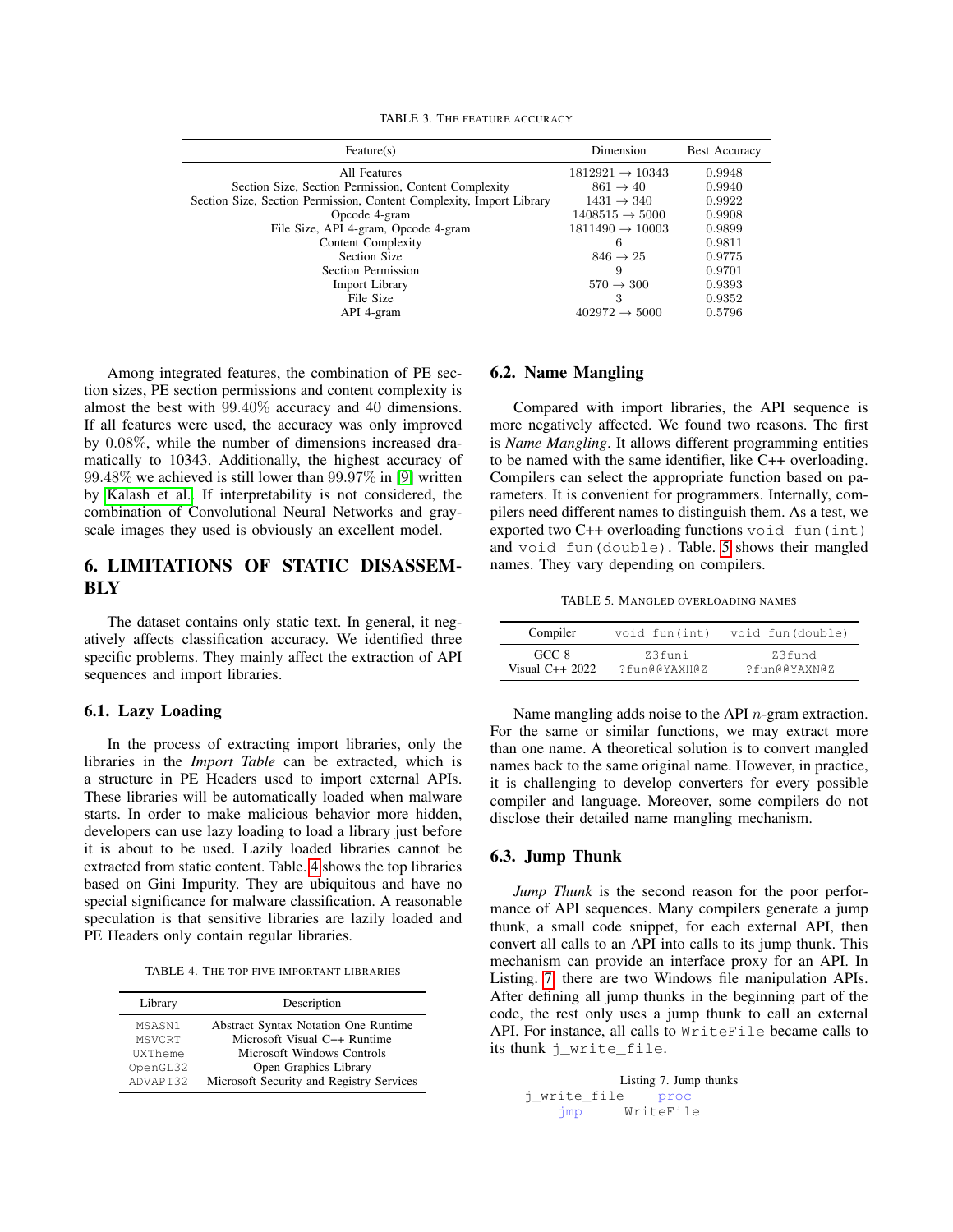| i write file | endp         |
|--------------|--------------|
| i read file  | proc         |
| imp          | ReadFile     |
| i_read_file  | endp         |
| call         | i_read_file  |
| call         | i_write_file |
| call         | i read file  |

Jump thunks make API sequences inaccurate. If we simply use linear scanning to extract external API calls from Listing. [7,](#page-6-3) we will get the sequence WriteFile, ReadFile. But the true sequence is ReadFile, WriteFile, ReadFile, covered and hidden by their thunks. Theoretically, we can recognize jump thunks and match them to external APIs. But thunks' names are random and their content may be more complex than jump instructions.

# 7. PRACTICAL APPLICATION

As discussed in [\[8\]](#page-8-7), unlike other machine learning applications like handwritten digit classification, where the shape of numbers is not updated over time, the similarity between previous and future malware will degrade over time due to function updates and polymorphic techniques. Polymorphic techniques can automatically and frequently change identifiable characteristics like encryption types and code distribution to make malware unrecognizable to antivirus detection. To solve this, we designed an automatic malware classification workflow to apply and enhance our classifier in practice with IDA Pro's Python development kit, as shown in Fig. [8.](#page-7-0) The source code is available on the GitHub<sup>[3](#page-7-1)</sup> and makes available as practical features the following contributions.



<span id="page-7-0"></span>Figure 8. The automatic malware classification workflow

### 1) Data Generation

In general, analysts can only collect raw executable

<span id="page-7-1"></span>3.<https://github.com/czs108/Microsoft-Malware-Classification>

malware, not disassembly scripts like those provided in the Microsoft's dataset. To generate similar data, we developed an IDA Pro script that can be run from the command line with IDA Pro's parameters -A and -S, which launch IDA Pro in autonomous mode and make it run a script. For each executable file, it produces disassembly instructions and hexadecimal machine code, relying on IDA Pro's disassembler. These two output files are in the same format as the files used for training in the dataset.

# 2) Automatic Classification

We used another automatic machine learning library TPOT to search for the best model for the feature combination of PE section sizes, PE section permissions and content complexity. We think this combination maintains a good balance between accuracy and the number of dimensions. TPOT achieved 99.26% accuracy, slightly lower than auto-sklearn (99.40%). Unlike auto-sklearn, TPOT uses Genetic Programming to optimize models [\[14\]](#page-8-13). Once the search is complete, it will provide Python code for the best pipeline. auto-sklearn does not have a similar function. With the fitted model, we developed an IDA Pro classifier plug-in. When an analyst opens an executable sample with IDA Pro, the plug-in will produce the required disassembly and machine code files, extract features and perform classification as in Listing. [8.](#page-7-2)

#### 3) Manual Classification

Although automatic classification is very useful, the result may be inaccurate or in doubt especially when a sample does not belong to known families. Therefore the plugin provides the probability distribution for analysts to perform in-depth analysis manually to determine a sample's exact family.

## 4) Model Training

With sufficient output files and labels of the latest samples, the classifier can be retrained and strengthened either manually or in an automated fashion.

Listing 8. An output of IDA Pro classifier plug-in

<span id="page-7-2"></span> $0.53$   $\rightarrow$  Ramnit 0.24 -> Lollipop 0.17 -> Obfuscator.ACY  $0.05$   $\rightarrow$  Gatak  $0.01$  -> Simda 0.01 -> Vundo  $0.00 \rightarrow$  Tracur 0.00 -> Kelihos\_ver1 0.00 -> Kelihos\_ver3

Our model was trained on these nine malware families only, so if an input sample does not belong to them, the model will get an incorrect result or classify the sample into the family that is most similar to its actual type. In the ideal case, these features are applicable to more families if more datasets are available. We just need to retrain the mode. But